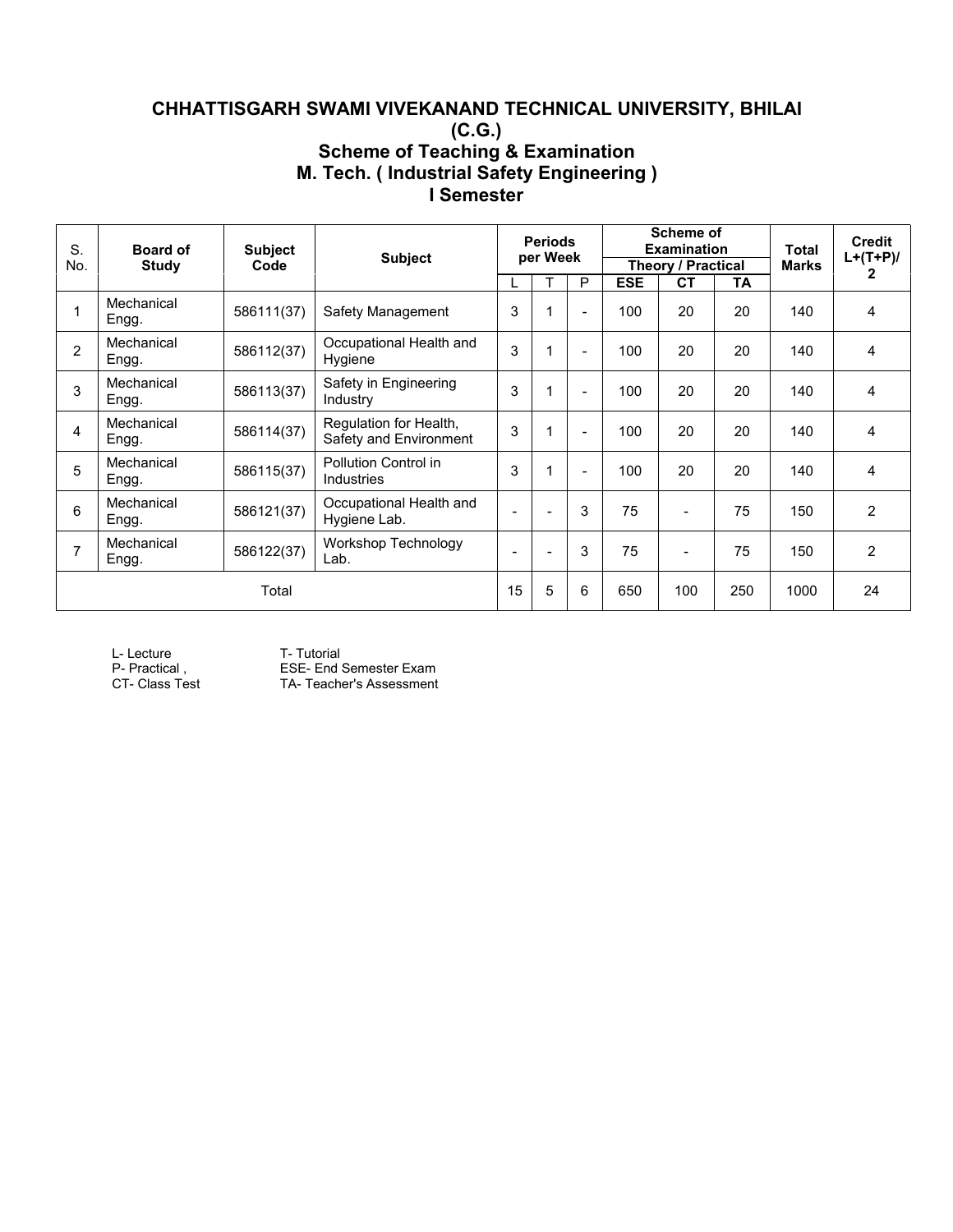## **CHHATTISGARH SWAMI VIVEKANAND TECHNICAL UNIVERSITY, BHILAI (C.G.) Scheme of Teaching & Examination M. Tech. ( Industrial Safety Engineering ) II Semester**

| S.<br>No.      | <b>Board of</b>     | <b>Subject</b><br>Code | <b>Subject</b>                                   |                          | <b>Periods</b><br>per Week |                          |                   | <b>Scheme of</b><br><b>Examination</b> |                 | <b>Total</b><br><b>Marks</b> | <b>Credit</b><br>$L+(T+P)/$ |
|----------------|---------------------|------------------------|--------------------------------------------------|--------------------------|----------------------------|--------------------------|-------------------|----------------------------------------|-----------------|------------------------------|-----------------------------|
|                | <b>Study</b>        |                        |                                                  |                          |                            | P                        |                   | Theory / Practical<br><b>CT</b>        |                 |                              | $\mathbf{2}$                |
|                | Mechanical<br>Engg. | 586211(37)             | <b>Computer Aided Risk</b><br>Analysis           | 3                        |                            |                          | <b>ESE</b><br>100 | 20                                     | <b>TA</b><br>20 | 140                          | 4                           |
| 2              | Mechanical<br>Engg. | 586212(37)             | Safety in Chemical<br>Industry                   | 3                        |                            | $\overline{\phantom{a}}$ | 100               | 20                                     | 20              | 140                          | 4                           |
| 3              | Mechanical<br>Engg. | 586213(37)             | Fire Engineering and<br><b>Explosion Control</b> | 3                        |                            | $\overline{\phantom{a}}$ | 100               | 20                                     | 20              | 140                          | 4                           |
| 4              | Mechanical<br>Engg. | 586214(37)             | Safety in Material<br>Handling                   | 3                        |                            | $\blacksquare$           | 100               | 20                                     | 20              | 140                          | 4                           |
| 5              | Refer Table II      |                        | Elective - 1                                     | 3                        |                            | $\overline{\phantom{0}}$ | 100               | 20                                     | 20              | 140                          | 4                           |
| 6              | Mechanical<br>Engg. | 586221(37)             | Industrial Safety Lab.                           | $\overline{\phantom{a}}$ |                            | 3                        | 75                | $\blacksquare$                         | 75              | 150                          | $\overline{2}$              |
| $\overline{7}$ | Mechanical<br>Engg. | 586222(37)             | CAD / CAM / CAE<br>Technology Lab.               | $\overline{\phantom{a}}$ | ٠                          | 3                        | 75                | $\blacksquare$                         | 75              | 150                          | $\overline{2}$              |
|                |                     | Total                  |                                                  | 15                       | 5                          | 6                        | 650               | 100                                    | 250             | 1000                         | 24                          |

| L- Lecture     | T- Tutorial             |
|----------------|-------------------------|
| P- Practical.  | ESE- End Semester Exam  |
| CT- Class Test | TA-Teacher's Assessment |

#### Table – II

|        |                                 | ELECTIVE - II          |                                        |
|--------|---------------------------------|------------------------|----------------------------------------|
| S. No. | <b>Board of</b><br><b>Study</b> | <b>Subject</b><br>Code | <b>Subject</b>                         |
|        | Mechanical Engg.                | 586231(37)             | Industrial noise and Vibration Control |
| 2      | Mechanical Engg.                | 586232(37)             | <b>Electrical Safety</b>               |
| 3      | Mechanical Engg.                | 586233(37)             | Safety in construction                 |

Note  $(1)$  -  $1/4$ <sup>th</sup> of total strength of students subject to minimum of twenty students is required to offer an **elective in the college in a Particular academic session .**

**Note (2) – Choice of elective course once made for an examination cannot be changed in future examinations.**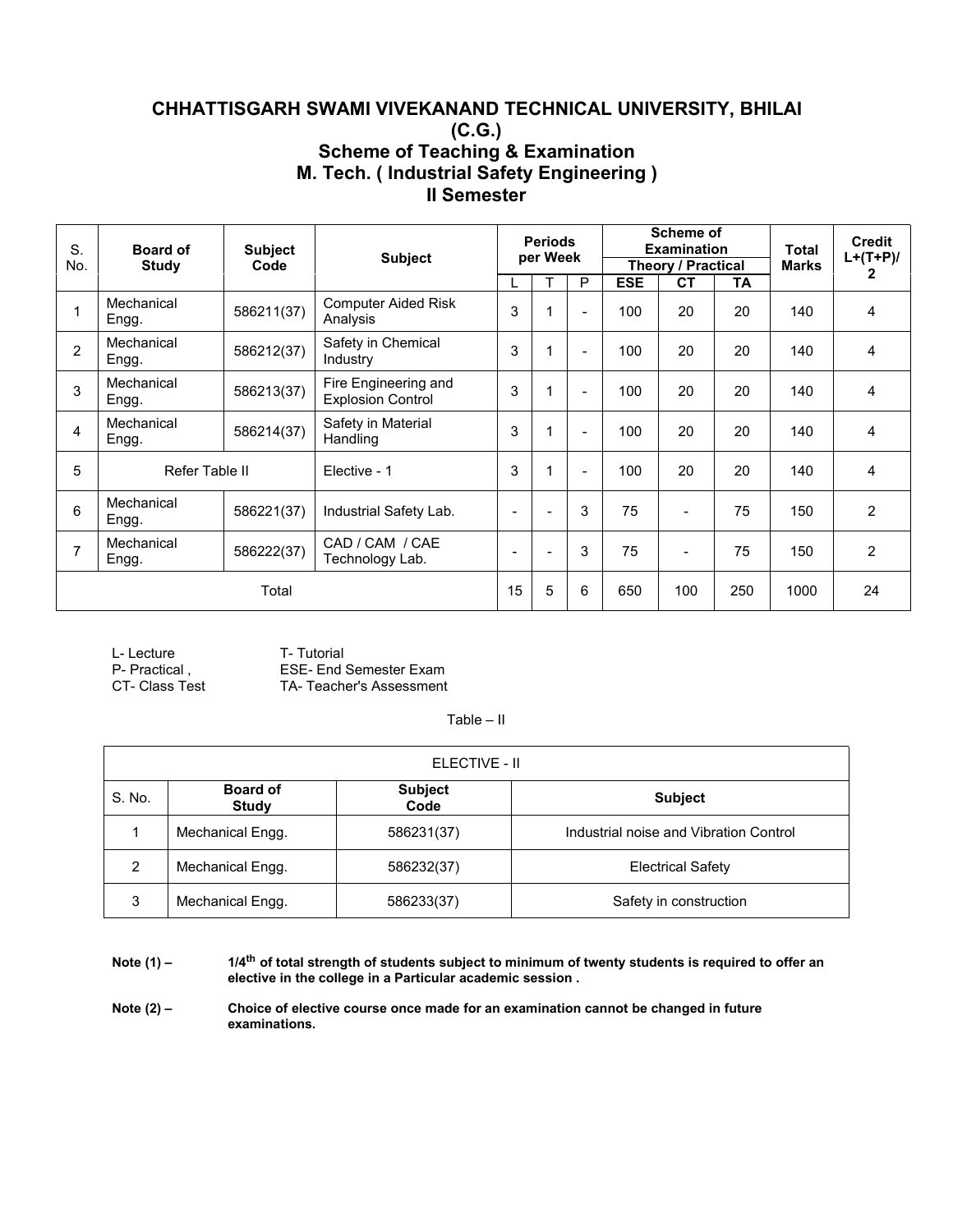## **CHHATTISGARH SWAMI VIVEKANAND TECHNICAL UNIVERSITY, BHILAI (C.G.) Scheme of Teaching & Examination M. Tech. ( Industrial Safety Engineering ) III Semester**

| S.<br>No.      | <b>Board of</b><br><b>Study</b> | <b>Subject</b><br>Code | <b>Subject</b>                                     |                          | <b>Periods</b><br>per Week |    |                          | Scheme of<br><b>Examination</b><br><b>Theory / Practical</b> |           | Total<br><b>Marks</b> | <b>Credit</b><br>$L+(T+P)/$<br>2 |
|----------------|---------------------------------|------------------------|----------------------------------------------------|--------------------------|----------------------------|----|--------------------------|--------------------------------------------------------------|-----------|-----------------------|----------------------------------|
|                |                                 |                        |                                                    |                          |                            | P  | <b>ESE</b>               | <b>CT</b>                                                    | <b>TA</b> |                       |                                  |
|                | Mechanical<br>Engg.             | 586311(37)             | Disaster Control &<br><b>Emergency Planning</b>    | 3                        |                            |    | 100                      | 20                                                           | 20        | 140                   | 4                                |
| $\overline{2}$ | Mechanical<br>Engg.             | 586312(37)             | <b>Corrosion Engineering</b>                       | 3                        |                            |    | 100                      | 20                                                           | 20        | 140                   | 4                                |
| 3              | Mechanical<br>Engg.             | 586321(37)             | Preliminary work on<br><b>Dissertation</b>         | $\overline{\phantom{0}}$ | ۰                          | 28 | 100                      | $\overline{\phantom{0}}$                                     | 100       | 200                   | 14                               |
| 4              | Mechanical<br>Engg.             | 586322(37)             | Seminar on Industrial<br>Training and Dissertation | $\overline{\phantom{0}}$ | $\overline{\phantom{a}}$   | 03 | $\overline{\phantom{0}}$ | $\overline{\phantom{0}}$                                     | 20        | 20                    | $\overline{2}$                   |
|                |                                 | Total                  |                                                    | 6                        | $\overline{2}$             | 31 | 300                      | 40                                                           | 160       | 500                   | 24                               |

L-Lecture T- Tutorial<br>
P- Practical, ESE- End 9

ESE- End Semester Exam

The Tractical, The COL- Life Seniester Exam<br>CT- Class Test TA- Teacher's Assessment